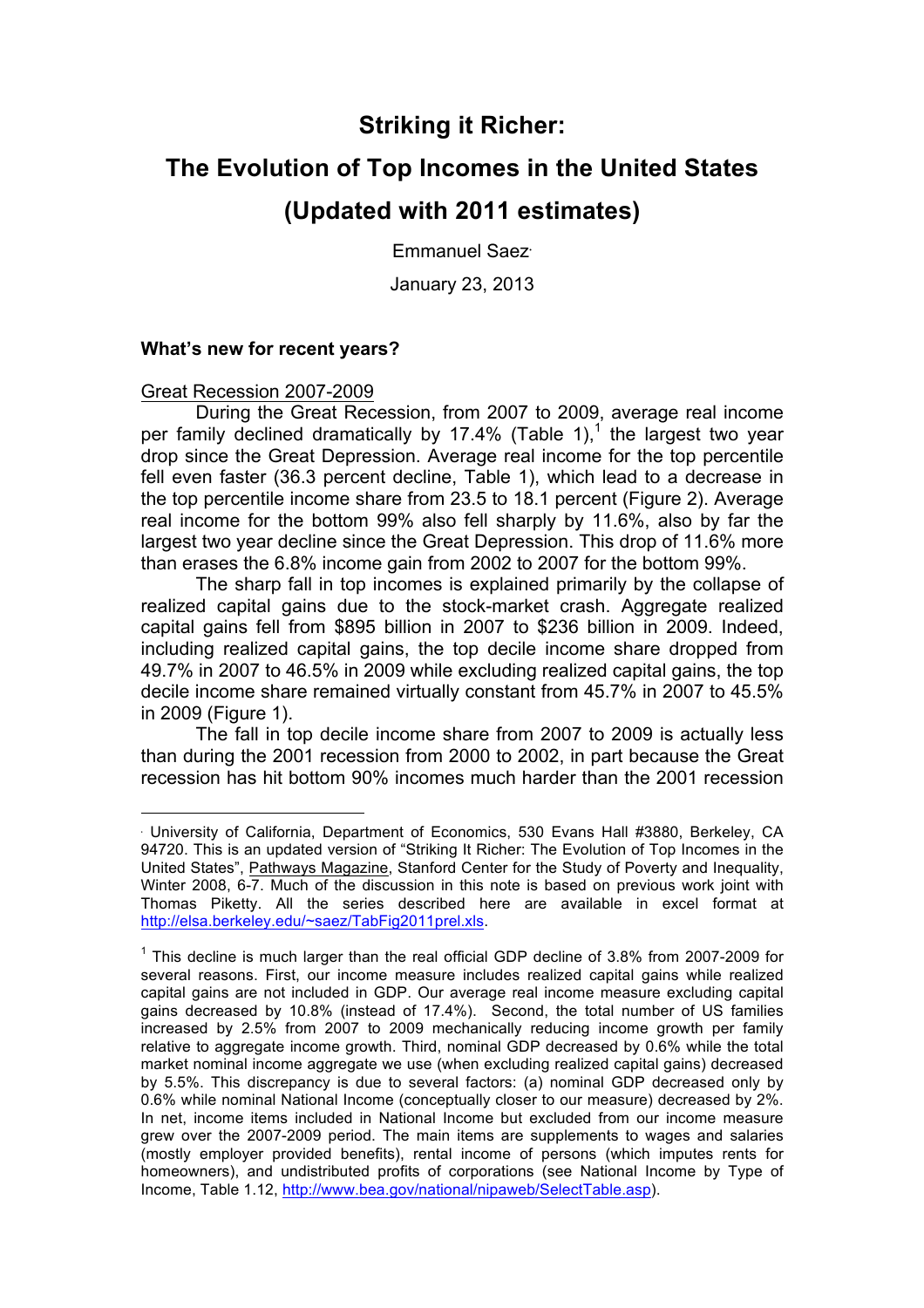(Table 1), and in part because upper incomes excluding realized capital gains have resisted relatively well during the Great Recession. The top 1% absorbed 49% of income losses from 2007 to 2009 while they absorbed a bigger 57% share of the income losses from 2000 to 2002.

#### 2009-2011: Uneven recovery from the Great Recession

From 2009 to 2011, average real income per family grew modestly by 1.7% (Table 1) but the gains were very uneven. Top 1% incomes grew by 11.2% while bottom 99% incomes shrunk by 0.4%. Hence, the top 1% captured 121% of the income gains in the first two years of the recovery. From 2009 to 2010, top 1% grew fast and then stagnated from 2010 to 2011. Bottom 99% stagnated both from 2009 to 2010 and from 2010 to 2011. In 2012, top 1% income will likely surge, due to booming stock-prices, as well as re-timing of income to avoid the higher 2013 top tax rates. Bottom 99% will likely grow much more modestly than top 1% incomes from 2011 to 2012.

This suggests that the Great Recession has only depressed top income shares temporarily and will not undo any of the dramatic increase in top income shares that has taken place since the 1970s. Indeed, excluding realized capital gains, the top decile income share in 2011 is equal to 46.5%, the highest ever since 1917 when the series start (Figure 1).

Looking further ahead, based on the US historical record, falls in income concentration due to economic downturns are temporary unless drastic regulation and tax policy changes are implemented and prevent income concentration from bouncing back. Such policy changes took place after the Great Depression during the New Deal and permanently reduced income concentration until the 1970s (Figures 2, 3). In contrast, recent downturns, such as the 2001 recession, lead to only very temporary drops in income concentration (Figures 2, 3).

The policy changes that are taking place coming out of the Great recession (financial regulation and top tax rate increase in 2013) are not negligible but they are modest relative to the policy changes that took place coming out of the Great depression. Therefore, it seems unlikely that US income concentration will fall much in the coming years.

#### **New Filing Season Distributional Statistics**

Timely distributional statistics are central to enlighten the public policy debate. Distributional statistics used to estimate our series are produced by the Statistics of Income Division of the Internal Revenue Service (http://www.irs.gov/uac/Tax-Stats-2). Those statistics are extremely high quality and final, but come with an almost 2-year lag (statistics for year 2011 incomes will be published in the summer of year 2013).

In November 2012, the Statistics of Income division has started publishing filing season statistics by size of income. Those statistics can be used to project the distribution of incomes for the full-year. It is possible to project reliable full-year statistics by the middle of the following year when most of the returns filed before the regular April 15 deadline have been processed by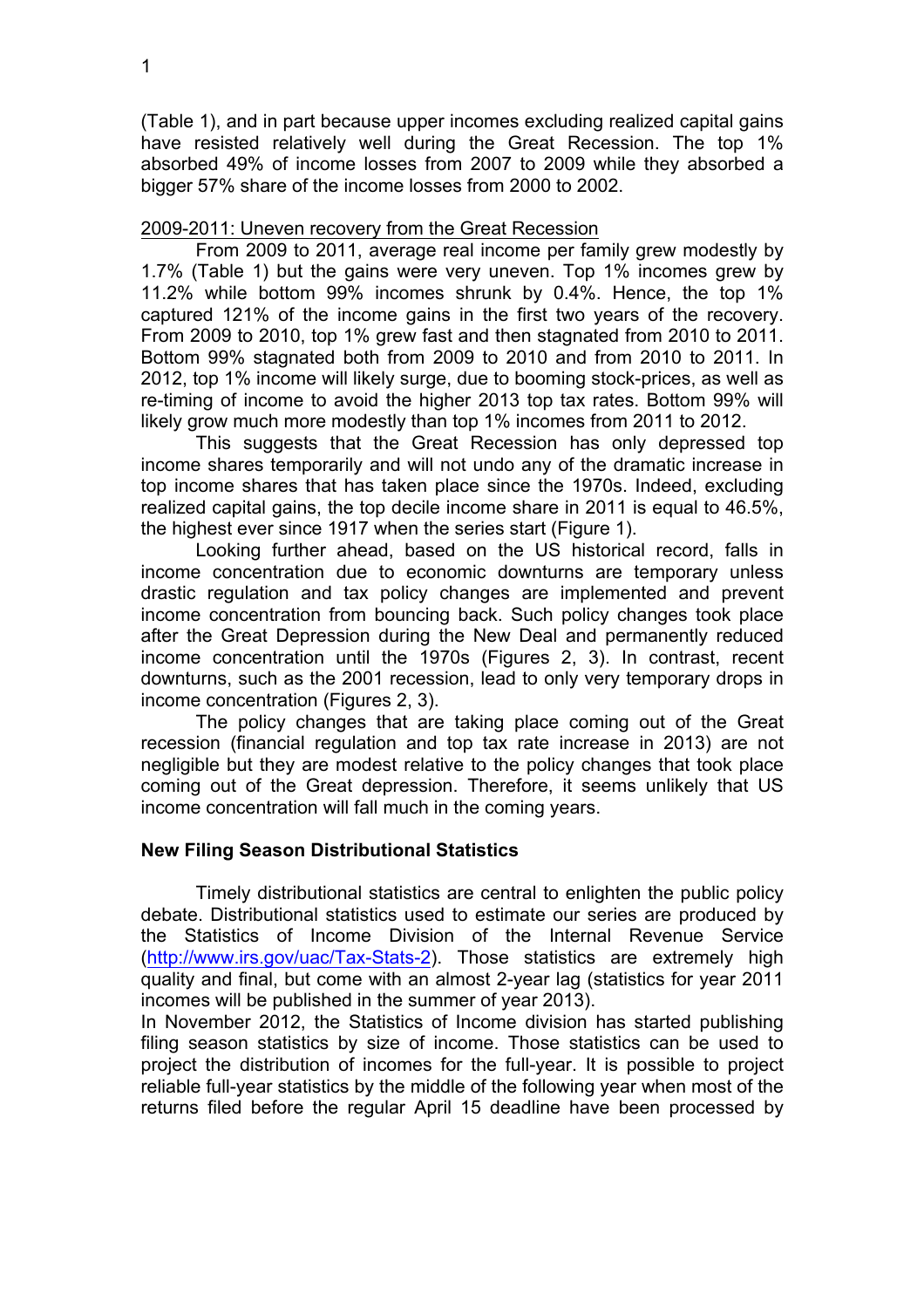$IRS<sup>2</sup>$  We have used filing season statistics for 2011 incomes to produce preliminary 2011 estimates.

### **Text of "Striking it Richer" updated with 2011 estimates**

The recent dramatic rise in income inequality in the United States is well documented. But we know less about which groups are winners and which are losers, or how this may have changed over time. Is most of the income growth being captured by an extremely small income elite? Or is a broader upper middle class profiting? And are capitalists or salaried managers and professionals the main winners? I explore these questions with a uniquely long-term historical view that allows me to place current developments in deeper context than is typically the case.

Efforts at analyzing long-term trends are often hampered by a lack of good data. In the United States, and most other countries, household income surveys virtually did not exist prior to 1960. The only data source consistently available on a long-run basis is tax data. The U.S. government has published detailed statistics on income reported for tax purposes since 1913, when the modern federal income tax started. These statistics report the number of taxpayers and their total income and tax liability for a large number of income brackets. Combining these data with population census data and aggregate income sources, one can estimate the share of total personal income accruing to various upper-income groups, such as the top 10 percent or top 1 percent.

We define income as the sum of all income components reported on tax returns (wages and salaries, pensions received, profits from businesses, capital income such as dividends, interest, or rents, and realized capital gains) before individual income taxes. We exclude government transfers such as Social Security retirement benefits or unemployment compensation benefits from our income definition. Non-taxable fringe benefits such as employer provided health insurance is also excluded from our income definition. Therefore, our income measure is defined as cash market income before individual income taxes.

#### **Evidence on U.S. top income shares**

Figure 1 presents the pre-tax income share of the top decile since 1917 in the United States. In 2011, the top decile includes all families with market income above \$111,000. The overall pattern of the top decile share over the century is U-shaped. The share of the top decile is around 45 percent from the mid-1920s to 1940. It declines substantially to just above 32.5 percent in four years during World War II and stays fairly stable around 33 percent until the 1970s. Such an abrupt decline, concentrated exactly during the war years, cannot easily be reconciled with slow technological changes and suggests instead that the shock of the war played a key and

 $2$  Taxpayers who request a 6-month filing extension generally do not file until October 15. Their tax returns are therefore not processed by IRS until the month of November. A substantial fraction of very high income returns use the filing extension. Hence, estimates based on filing season statistics will not be exactly equal to final statistics.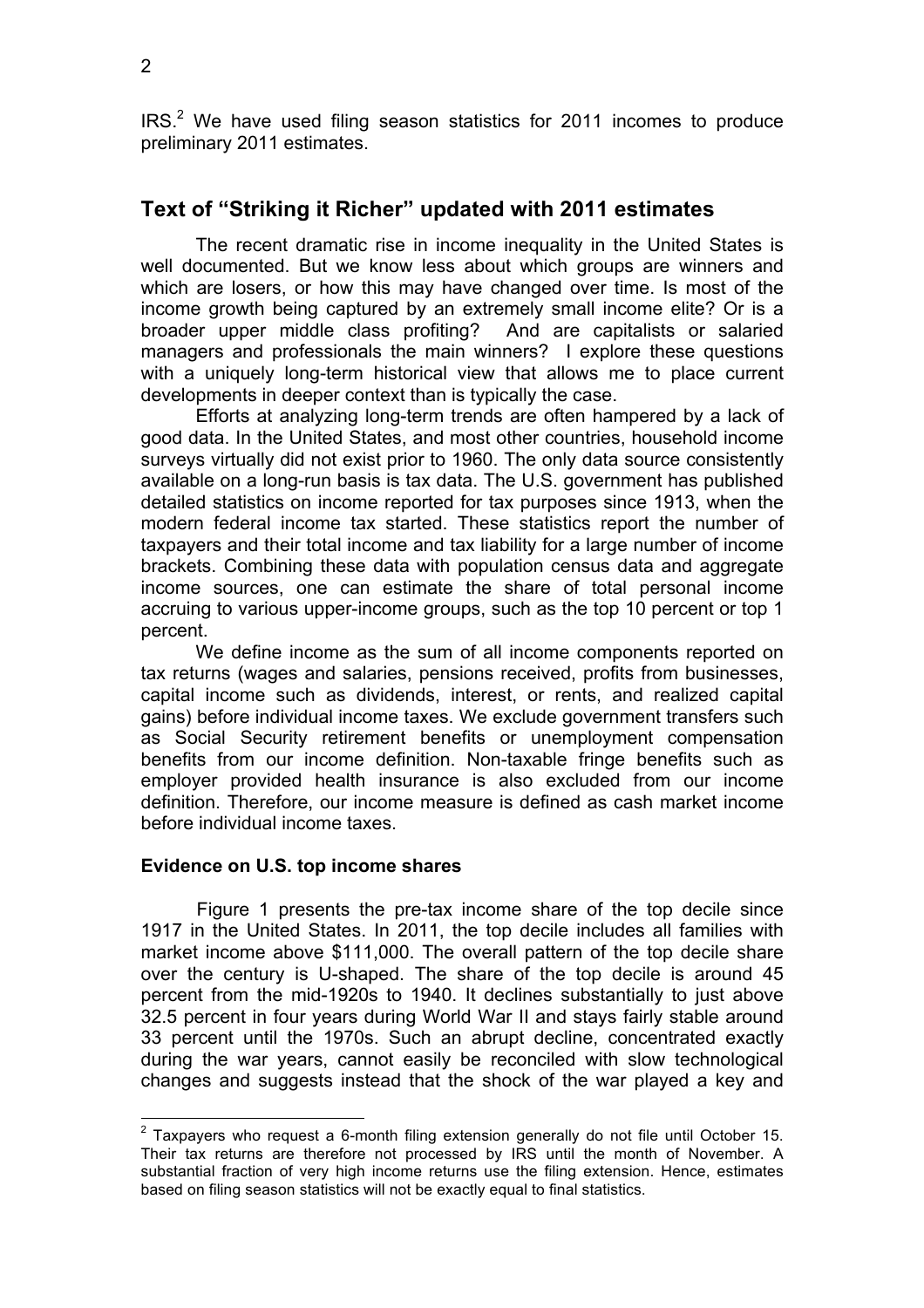lasting role in shaping income concentration in the United States. After decades of stability in the post-war period, the top decile share has increased dramatically over the last twenty-five years and has now regained its pre-war level. Indeed, the top decile share in 2007 is equal to 49.7 percent, a level higher than any other year since 1917 and even surpasses 1928, the peak of stock market bubble in the "roaring" 1920s. In 2011, the top decile share is equal to 48.2 percent.

Figure 2 decomposes the top decile into the top percentile (families with income above \$367,000 in 2011) and the next 4 percent (families with income between \$155,000 and \$367,000 in 2011), and the bottom half of the top decile (families with income between \$111,000 and \$155,000 in 2011). Interestingly, most of the fluctuations of the top decile are due to fluctuations within the top percentile. The drop in the next two groups during World War II is far less dramatic, and they recover from the WWII shock relatively quickly. Finally, their shares do not increase much during the recent decades. In contrast, the top percentile has gone through enormous fluctuations along the course of the twentieth century, from about 18 percent before WWI, to a peak to almost 24 percent in the late 1920s, to only about 9 percent during the 1960s-1970s, and back to almost 23.5 percent by 2007. Those at the very top of the income distribution therefore play a central role in the evolution of U.S. inequality over the course of the twentieth century.

The implications of these fluctuations at the very top can also be seen when we examine trends in *real* income growth per family between the top 1 percent and the bottom 99 percent in recent years as illustrated on Table 1. From 1993 to 2011, for example, average real incomes per family grew by only 13.1% over this 18 year period (implying an annual growth rate of .69%). However, if one excludes the top 1 percent, average real incomes of the bottom 99% grew only by 5.8% from 1993 to 2011 (implying an annual growth rate of .31%). Top 1 percent incomes grew by 57.5% from 1993 to 2011 (implying a 2.6% annual growth rate). This implies that top 1 percent incomes captured more than half of the overall economic growth of real incomes per family over the period 1993-2011.

The 1993–2011 period encompasses, however, a dramatic shift in how the bottom 99 percent of the income distribution fared. Table 1 next distinguishes between five sub-periods: (1) the 1993–2000 expansion of the Clinton administrations, (2) the 2000-2002 recession, (3) the 2002-2007 expansion of the Bush administrations, (4) the 2007-2009 Great Recession, (5) and 2009-2011, the first two years of recovery. During both expansions, the incomes of the top 1 percent grew extremely quickly by 98.7% and 61.8% respectively. However, while the bottom 99 percent of incomes grew at a solid pace of 20.3% from 1993 to 2000, these incomes grew only 6.8% percent from 2002 to 2007. As a result, in the economic expansion of 2002-2007, the top 1 percent captured two thirds of income growth. Those results may help explain the disconnect between the economic experiences of the public and the solid macroeconomic growth posted by the U.S. economy from 2002 to 2007. Those results may also help explain why the dramatic growth in top incomes during the Clinton administration did not generate much public outcry while there has been a great level of attention to top incomes in the press and in the public debate since 2005.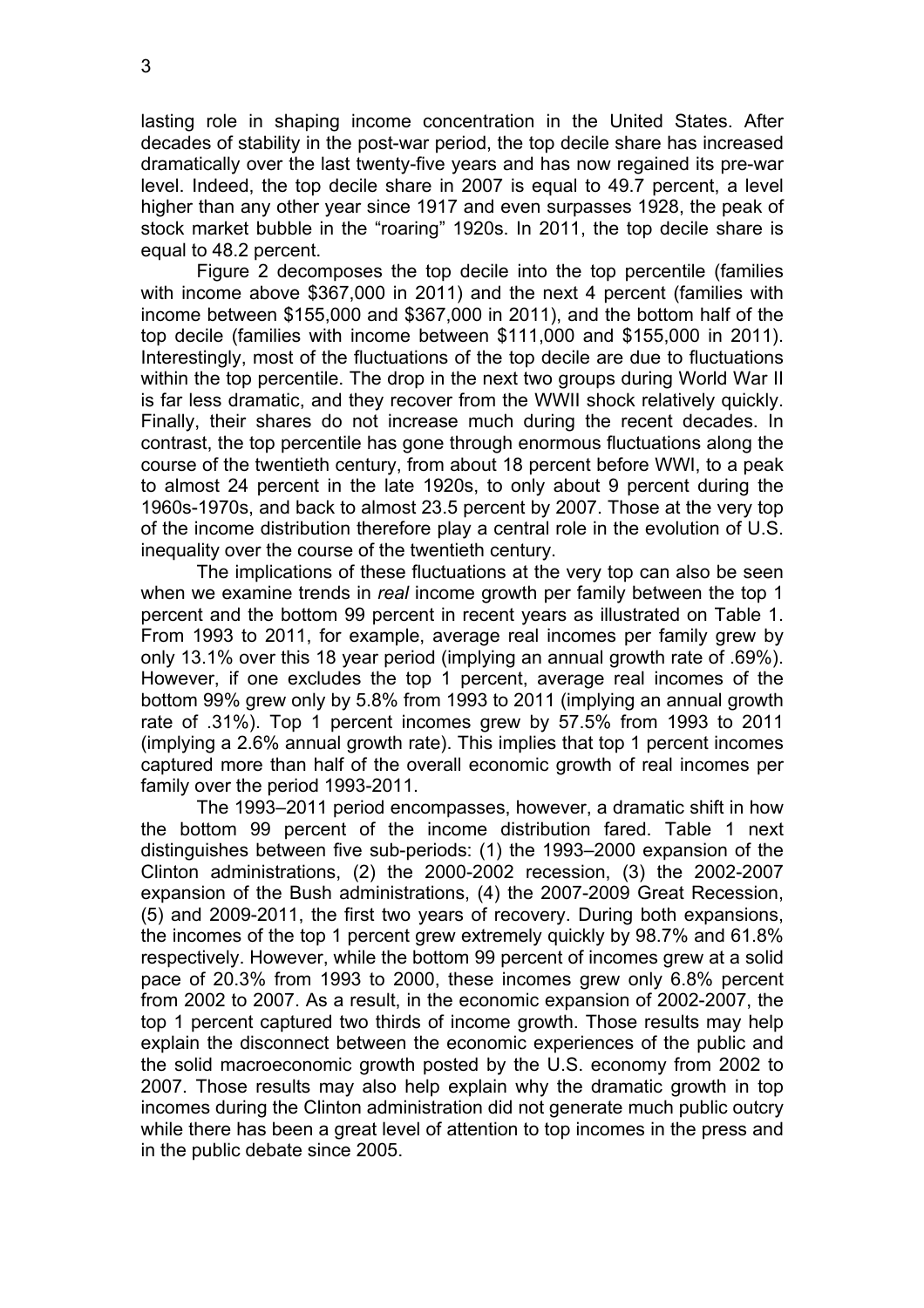During both recessions, the top 1 percent incomes fell sharply, by 30.8% from 2000 to 2002, and by 36.3% from 2007 to 2009. The primary driver of the fall in top incomes during those recessions is the stock market crash which reduces dramatically realized capital gains, and, especially in the 2000-2002 period, the value of executive stock-options. However, bottom 99 percent incomes fell by 11.6% from 2007 to 2009 while they fell only by 6.5 percent from 2000 to 2002. Therefore, the top 1 percent absorbed a larger fraction of losses in the 2000-2002 recession (57%) than in the Great recession (49%). The 11.6 percent fall in bottom 99 percent incomes is the largest fall on record in any two year period since the Great Depression of 1929-1933.

From 2009 to 2011, average real income per family grew modestly by 1.7% (Table 1) but the gains were very uneven. Top 1% incomes grew by 11.2% while bottom 99% incomes shrunk by 0.4%. Hence, the top 1% captured 121% of the income gains in the first two years of the recovery. From 2009 to 2010, top 1% grew fast and then stagnated from 2010 to 2011. Bottom 99% stagnated both from 2009 to 2010 and from 2010 to 2011.<sup>3</sup>

The top percentile share declined during WWI, recovered during the 1920s boom, and declined again during the great depression and WWII. This very specific timing, together with the fact that very high incomes account for a disproportionate share of the total decline in inequality, strongly suggests that the shocks incurred by capital owners during 1914 to 1945 (depression and wars) played a key role.<sup>4</sup> Indeed, from 1913 and up to the 1970s, very top incomes were mostly composed of capital income (mostly dividend income) and to a smaller extent business income, the wage income share being very modest. Therefore, the large decline of top incomes observed during the 1914-1960 period is predominantly a capital income phenomenon.

Interestingly, the income composition pattern at the very top has changed considerably over the century. The share of wage and salary income has increased sharply from the 1920s to the present, and especially since the 1970s. Therefore, a significant fraction of the surge in top incomes since 1970 is due to an explosion of top wages and salaries. Indeed, estimates based purely on wages and salaries show that the share of total wages and salaries earned by the top 1 percent wage income earners has jumped from 5.1 percent in 1970 to 12.4 percent in 2007. 5

Evidence based on the wealth distribution is consistent with those facts. Estimates of wealth concentration, measured by the share of total wealth accruing to top 1 percent wealth holders, constructed by Wojciech Kopczuk and myself from estate tax returns for the 1916-2000 period in the

 $3$  The exact percentage 121% is sensitive to measurement error, especially the growth in the total number of families from 2009 to 2011, estimated from the Current Population Survey. However, the conclusion that most of the gains from economic growth was captured by the top 1% is not in doubt.

<sup>&</sup>lt;sup>4</sup> The negative effect of the wars on top incomes can be explained in part by the large tax increases enacted to finance the wars. During both wars, the corporate income tax was drastically increased and this reduced mechanically the distributions to stockholders.

 $5$  Interestingly, this dramatic increase in top wage incomes has not been mitigated by an increase in mobility at the top of the wage distribution. As Wojciech Kopczuk, myself, and Jae Song have shown in a separate paper, the probability of staying in the top 1 percent wage income group from one year to the next has remained remarkably stable since the 1970s.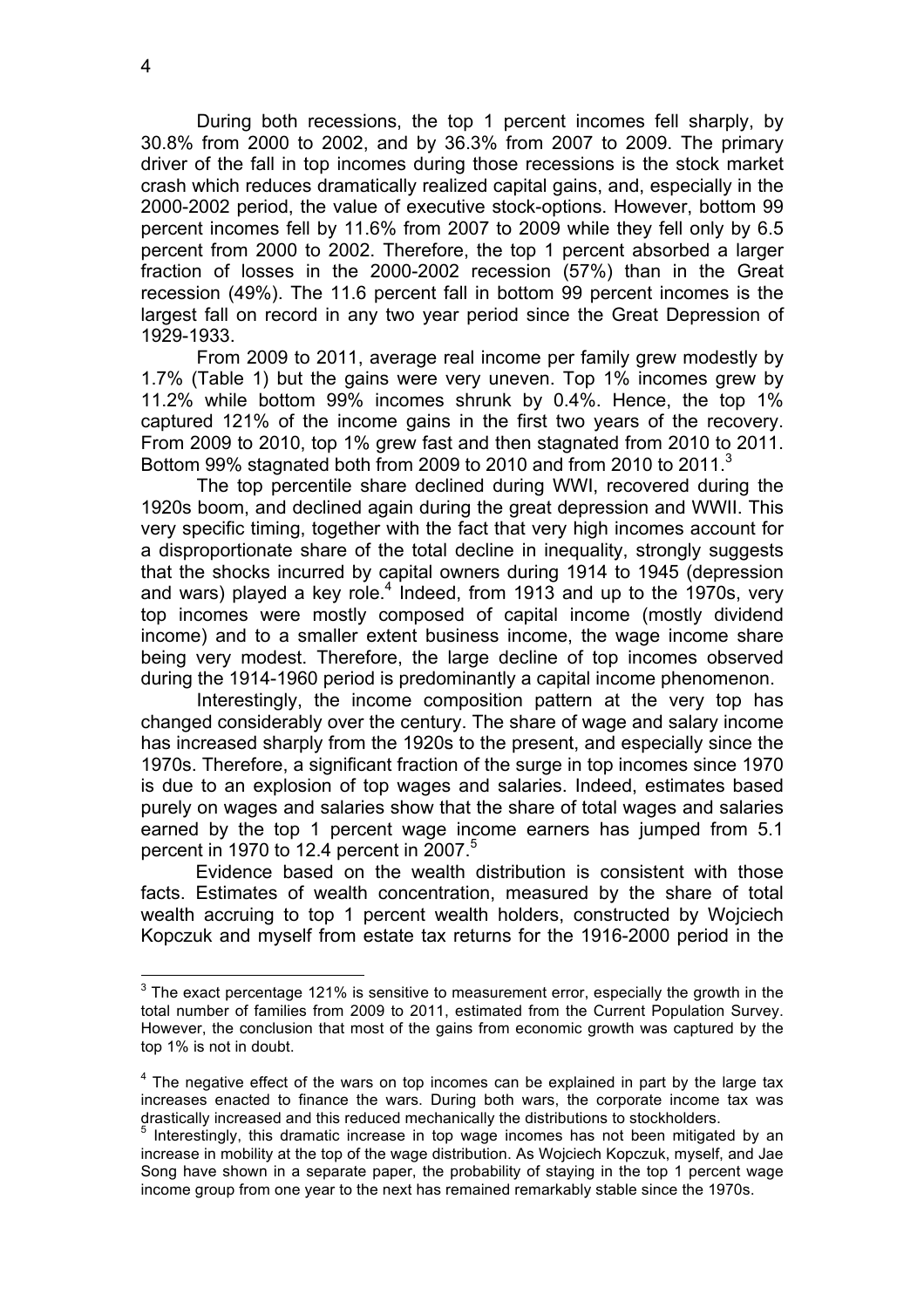United States show a precipitous decline in the first part of the century with only fairly modest increases in recent decades. The evidence suggests that top incomes earners today are not "rentiers" deriving their incomes from past wealth but rather are "working rich," highly paid employees or new entrepreneurs who have not yet accumulated fortunes comparable to those accumulated during the Gilded Age. Such a pattern might not last for very long. The drastic cuts of the federal tax on large estates could certainly accelerate the path toward the reconstitution of the great wealth concentration that existed in the U.S. economy before the Great Depression.

The labor market has been creating much more inequality over the last thirty years, with the very top earners capturing a large fraction of macroeconomic productivity gains. A number of factors may help explain this increase in inequality, not only underlying technological changes but also the retreat of institutions developed during the New Deal and World War II - such as progressive tax policies, powerful unions, corporate provision of health and retirement benefits, and changing social norms regarding pay inequality. We need to decide as a society whether this increase in income inequality is efficient and acceptable and, if not, what mix of institutional and tax reforms should be developed to counter it.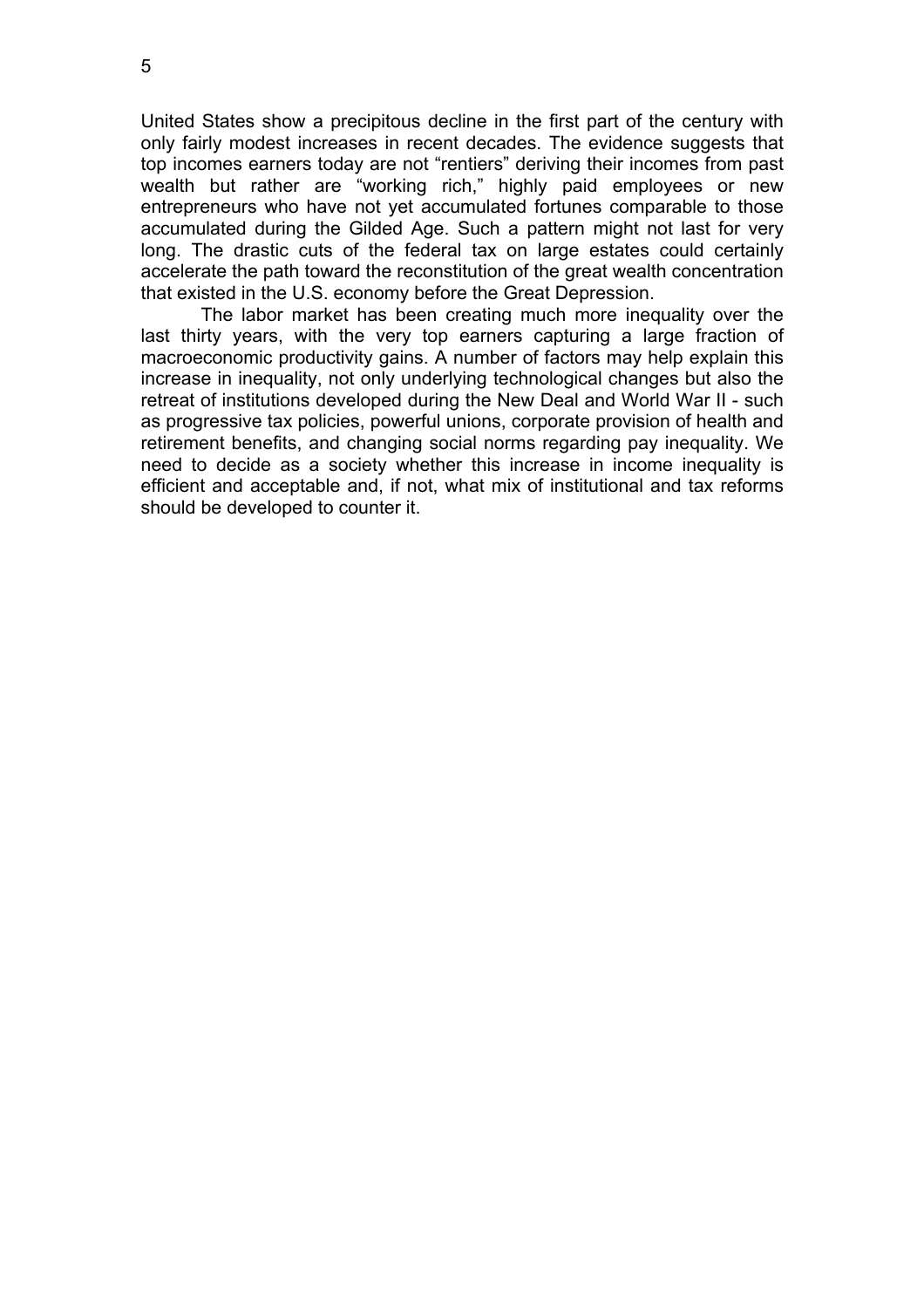|                                       | Average Income<br><b>Real Growth</b> | Top 1% Incomes<br><b>Real Growth</b> | Bottom 99%<br><b>Incomes Real</b><br><b>Growth</b> | <b>Fraction of total</b><br>growth (or loss)<br>captured by top 1% |
|---------------------------------------|--------------------------------------|--------------------------------------|----------------------------------------------------|--------------------------------------------------------------------|
|                                       | (1)                                  | (2)                                  | (3)                                                | (4)                                                                |
| <b>Full period</b><br>1993-2011       | 13.1%                                | 57.5%                                | 5.8%                                               | 62%                                                                |
| <b>Clinton Expansion</b><br>1993-2000 | 31.5%                                | 98.7%                                | 20.3%                                              | 45%                                                                |
| 2001 Recession<br>2000-2002           | $-11.7%$                             | $-30.8%$                             | $-6.5%$                                            | 57%                                                                |
| <b>Bush Expansion</b><br>2002-2007    | 16.1%                                | 61.8%                                | 6.8%                                               | 65%                                                                |
| <b>Great Recession 2007</b><br>2009   | $-17.4%$                             | $-36.3%$                             | $-11.6%$                                           | 49%                                                                |
| Recovery<br>2009-2011                 | 1.7%                                 | 11.2%                                | $-0.4%$                                            | 121%                                                               |

#### **Table 1. Real Income Growth by Groups**

Computations based on family market income including realized capital gains (before individual taxes).

Incomes exclude government transfers (such as unemployment insurance and social security) and non-taxable fringe benefits. Incomes are deflated using the Consumer Price Index.

Column (4) reports the fraction of total real family income growth (or loss) captured by the top 1%.

For example, from 2002 to 2007, average real family incomes grew by 16.1% but 65% of that growth

accrued to the top 1% while only 35% of that growth accrued to the bottom 99% of US families.

Source: Piketty and Saez (2003), series updated to 2011 in January 2013 using IRS preliminary tax statistics.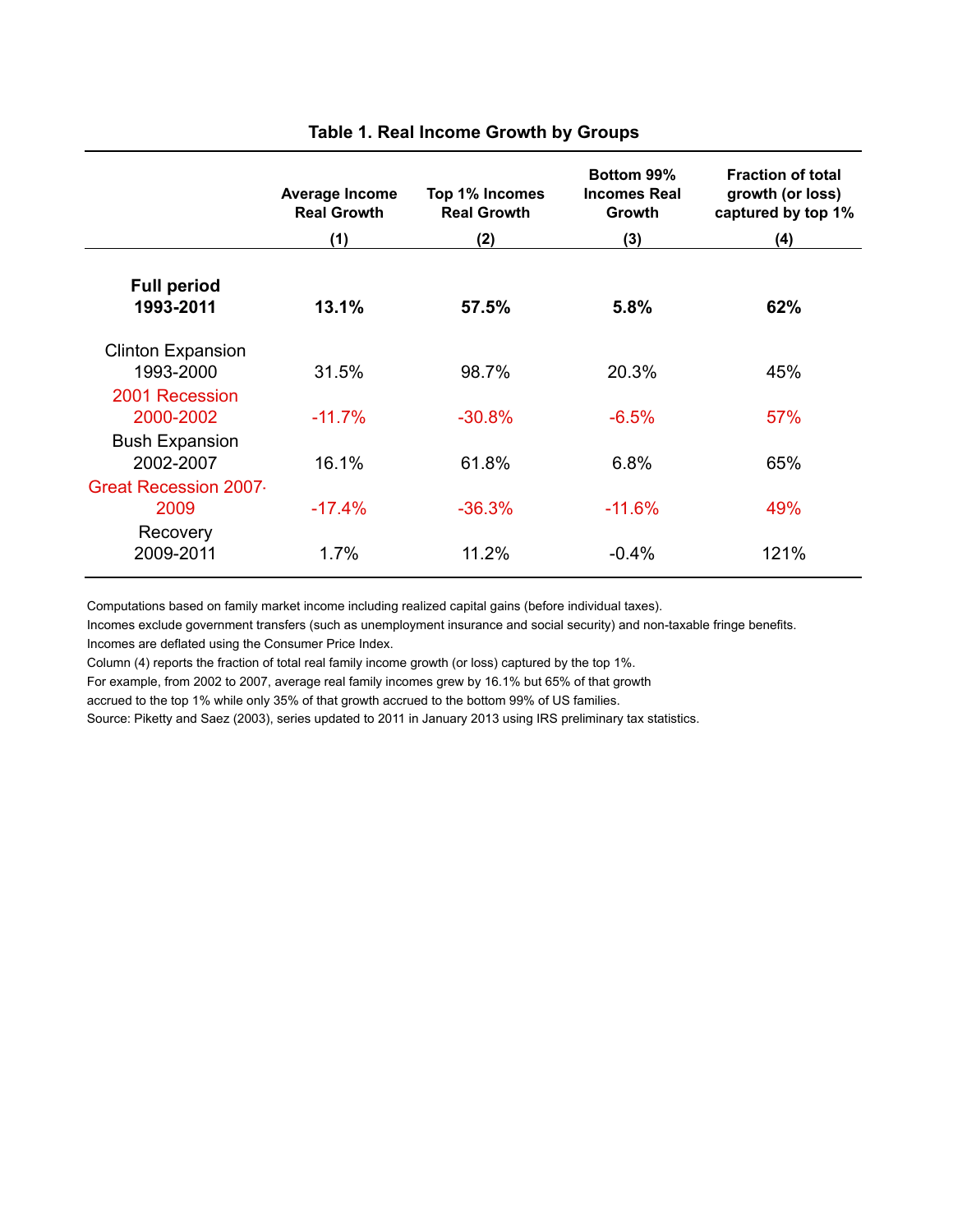

**FIGURE 1** The Top Decile Income Share, 1917-2011

Source: Table A1 and Table A3, col. P90-100.

Income is defined as market income (and excludes government transfers).

In 2011, top decile includes all families with annual income above \$111,000.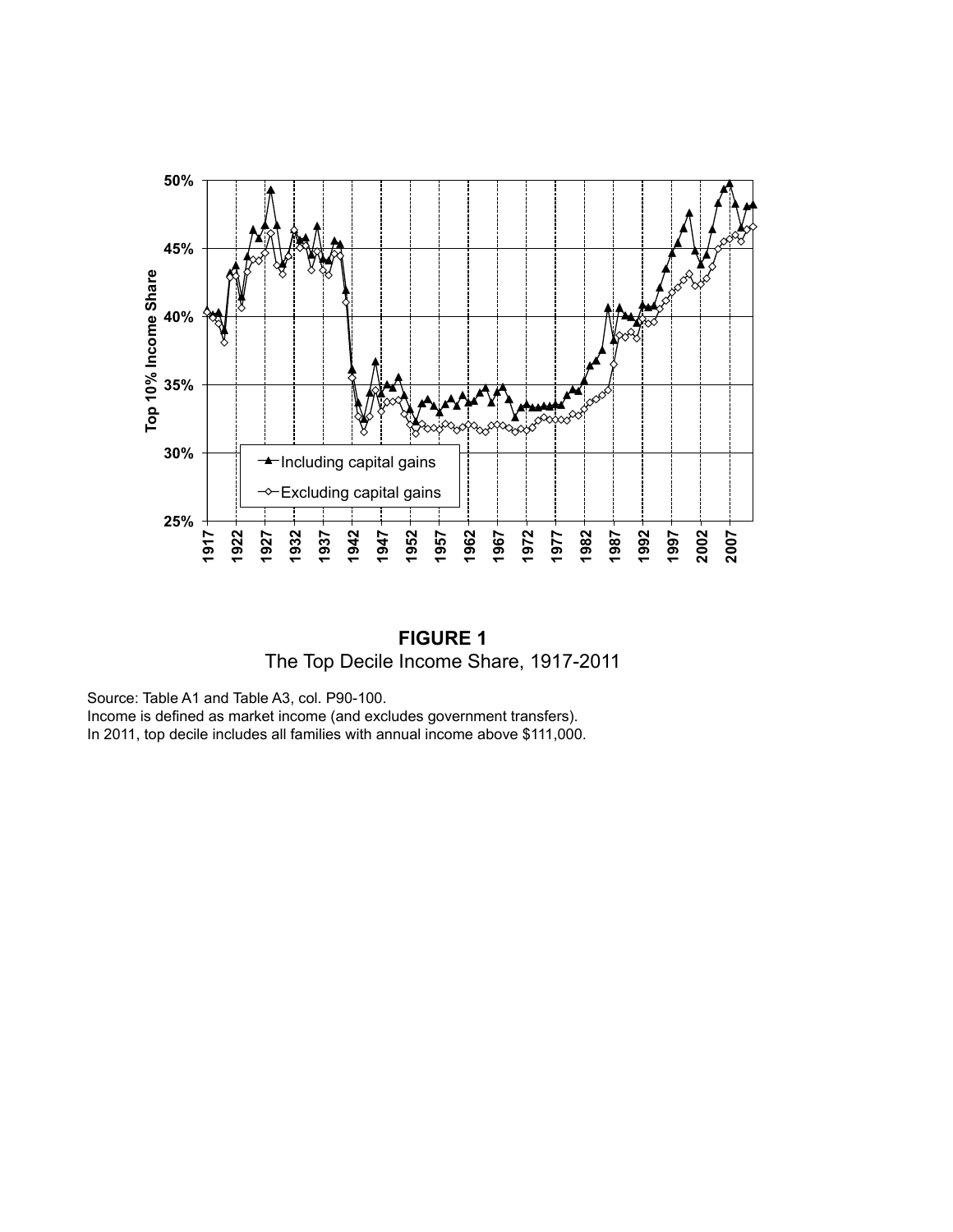

#### **FIGURE 2**

Decomposing the Top Decile US Income Share into 3 Groups, 1913-2011

Source: Table A3, cols. P90-95, P95-99, P99-100.

Income is defined as market income including capital gains.

Top 1% denotes the top percentile (families with annual income above \$367,000 in 2011)

Top 5-1% denotes the next 4% (families with annual income between \$155,000 and \$367,000 in 2011) Top 10-5% denotes the next 5% (bottom half of the top decile, families with annual income

between \$111,000 and \$155,000 in 2011).